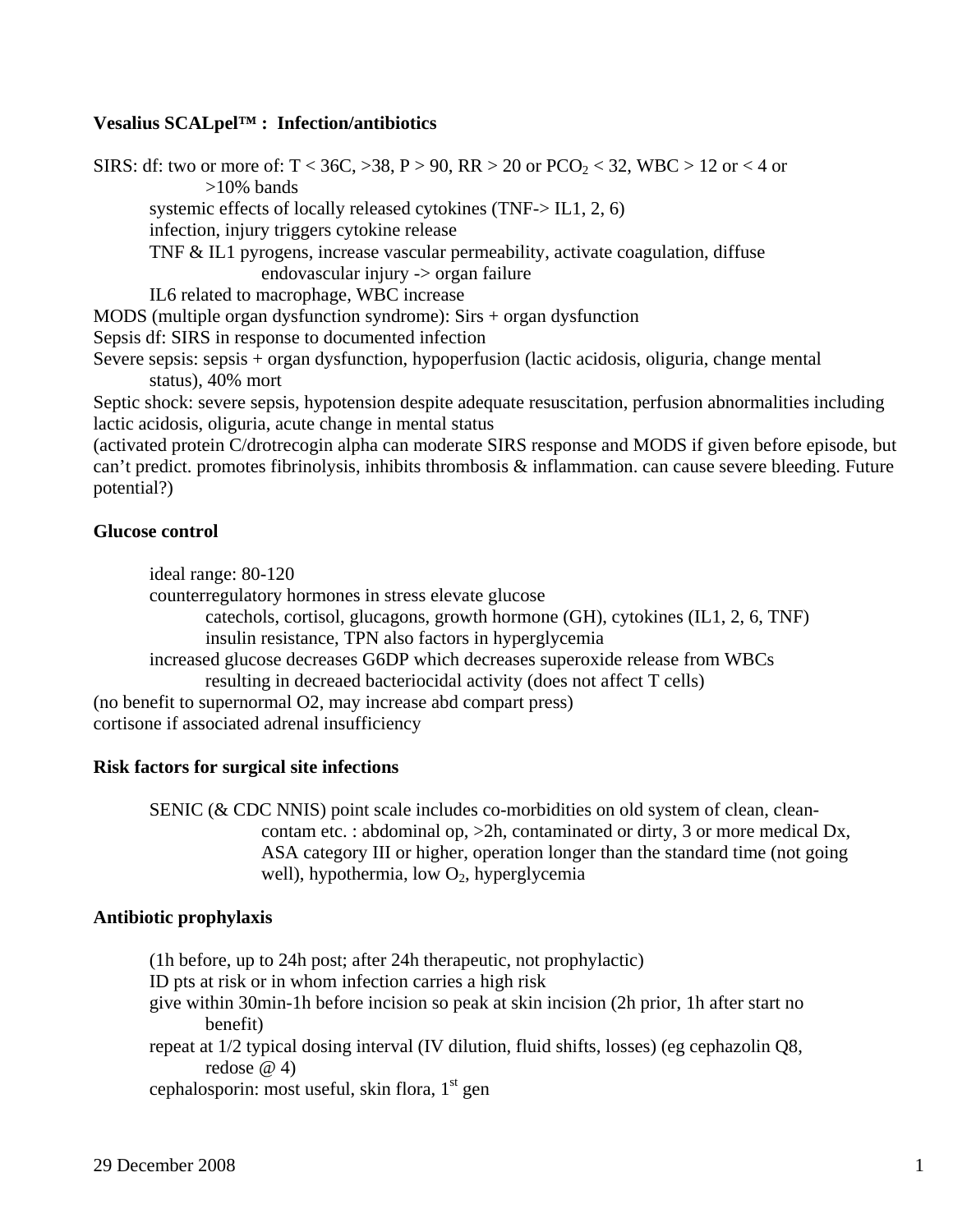2<sup>nd</sup> generation: (cephotetan, cefoxitin): biliary, colorectal, GYN beta lactam allergy use vanc (delivery over 1h), clinda (selective gut decontamination not effective, radical peritoneal debridement not useful, immunoglobulin experimental)

# **Treatment principles**

 control source, drain only localized abscess, irrigate and fully drain (does not spread infect, but impedes WBC migration to infection site, decreases localized inflammatory response) empiric coverage: extended spectrum cephalosporin & vanc cephtriaxime, cefotaxime imipenim & piperacillin/tobramycin: Gm- and anaerobic coverage aminoglycocides: nephrotoxic, replaced by third generation cephalosporins quinolones (cipro) broad Gm+: Achilles rupture, cartilage defect in child MRSA: vanc, linezolid left vent assist device common infection, most Gm+ endocarditis prophylaxis for: prosthetic valve, prior Hx, complex ht. disease advanced HIV (CD4 < 100) prone to cerebral toxoplasmosis progression of HIV: viral load > 30K; CD4 (normal 800-1200) decreasing from 600 to 200 (opportunistic infection level) > 1 organism in urine sample probably contaminated specimen open packing to prevent abdominal compartment syndrome peritonitis: broad spectrum empiric antibiotic coverage before culture, including anaerobic (choice rarely needs to be changed after culture results) mild-moderate: cephoxitin, cephotetan, ticarcillin/clavulinate, ertapenem, clindamycin + monobactam (aztreonam) severe: broad spectrum carbapenem (imipenem, miripenem) or triple combo: penicillin (Gm+), aminoglycoside (Gm-), flagyl/clinda (anaerobic) few STDs present with inguinal adenopathy: LGV, syph, granuloma inguinale, chancroid, herpes simplex pneumonia most common infection after multiple trauma

# duration:

 prolonged duration often not necessary; after afebrile, normal WBC without shift, rare flare up after stopping regardless of day (80% still febrile and elevated WBC at end of course of antibiotic will develop further infection, 30% if only WBC is elevated)

tertiary peritonitis: after treatment of secondary peritonitis: unusual opportunistic pathogens: candida, enterococcus, s. epidermidis; poor response to Rx, marker for mortality

# **Fungal infection**

 colonization common in ICU, infection less common 25% if cath-related UTIs fungal; remove Foley, reculture, asymptomatic -> 40% resolution risks: severity of injury (APACHE score 20 or higher)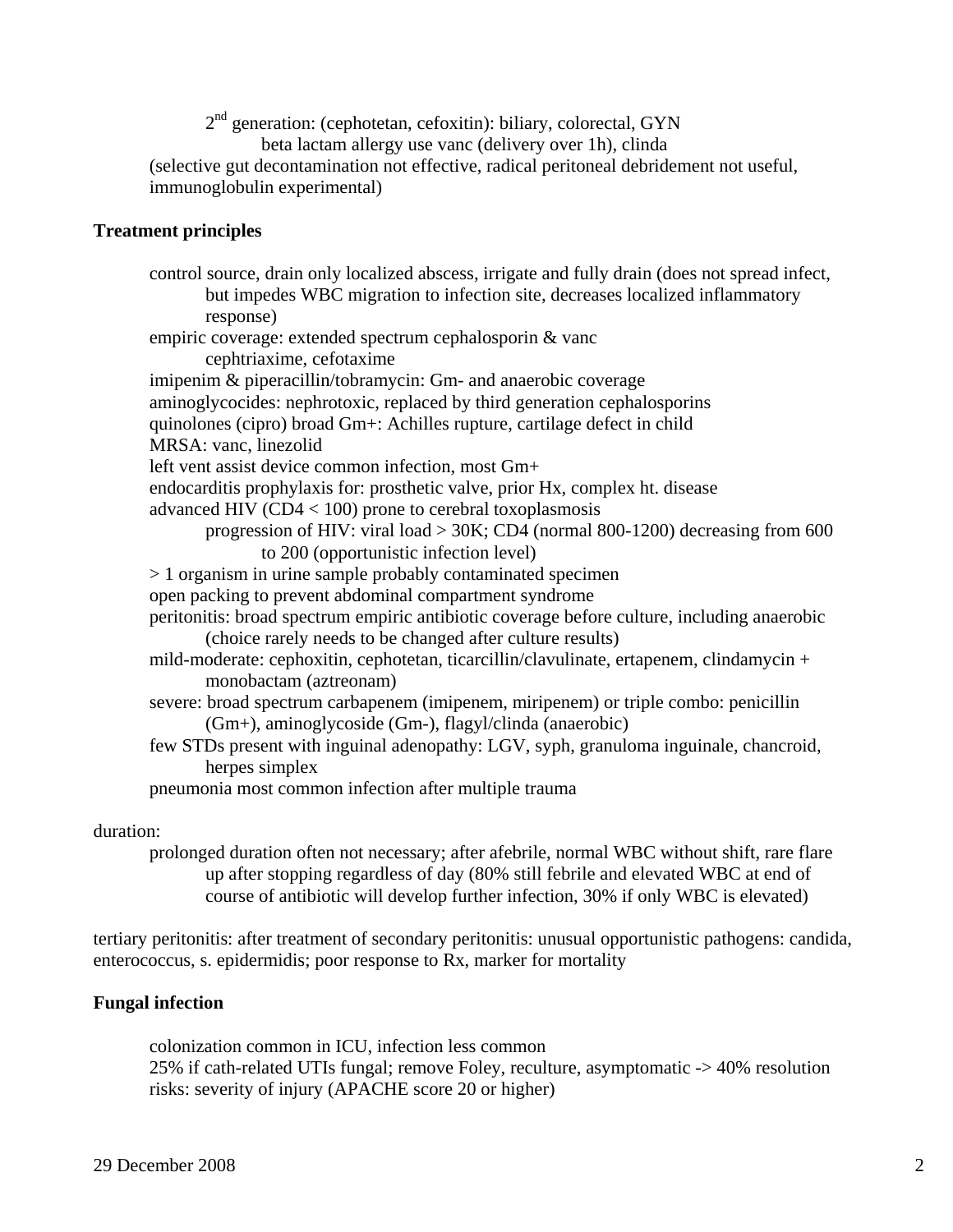age, DM, female, immunosupressed intensity of colonization prior exposure to broad spectrum antibiotics high index of suspicion: failure to respond or relapse after treatment culture blood, urine, sputum, drain examine eye grounds: candida retinopathy in 40% of systemic candida infections, 100% diagnostic regardless of blood culture (often false negative) Rx: amphoteracin B 0.5 mg/kg/d IV 7-10 days or azol (fluconazole) 400mg/d IV 3-4d increase cell wall permeability or interfere w cell wall synthesis liposomal amphoteracin B decreased nephrotoxicity, increased delivery until response, then PO additional 7d candida cruzi resistant, glabrata relatively resistant remove central catheter, Foley, most common sources hepatic/splenic candidiasis 2w Rx, repeat CT

## **Diabetic foot infection**

 usually polymicrobial risks: neuropathy, vascular, altered response to infection neuropathy -> insensitivity, abnormal wt bearing, callus formation, tissue breakdown mild: no bone involvement, minimal cellulitis, no significant ischemia, no systemic toxicity, reliable pt treat as outpatient: relieve stress (podiatry), debride, dressing changes, culture tiss, broad spectrum antibiotics (semi-synthetic penicillin with beta lactamase inhibition [ampicillin/clavulinate]) severe: deep ulcer, bone involvement, cellulitis, systemic toxicity admit, C&S, early aggressive surgical debridement; revascularize as soon as possible if ischemic adjunctive antibiotics: 90% Gm+, 50% Gm-, 50% anaerobes, cover all

# **Hand infection**

 common in ER, 60% trauma, 30% human bite, 10% animal bite most infections from neglected injury, early antibiotics prevent most complications 35% s. aur, 35% anaerobic (50% of human bite infections predominantly anaerobic) I&D compartments, culture, Rx broad spectrum (semi-synthetic penicillin with beta lactamase inhibition [ampicillin/clavulinate])(penn allergy: erythromycin, flagyl) immobilize, splint, rest, elevation

# **Invasive Gm+**

 most commonly strep, occasionally staph, increasing frequency and virulence puerperal sepsis, scarlatina maligna, septic scarlet fever, bacteremia, erysipelas, necrotizing soft tissue infection/fasciitis, gangrene, myositis necrotizing soft tissue infection/fasciitis 80% following minor trauma, 20% post op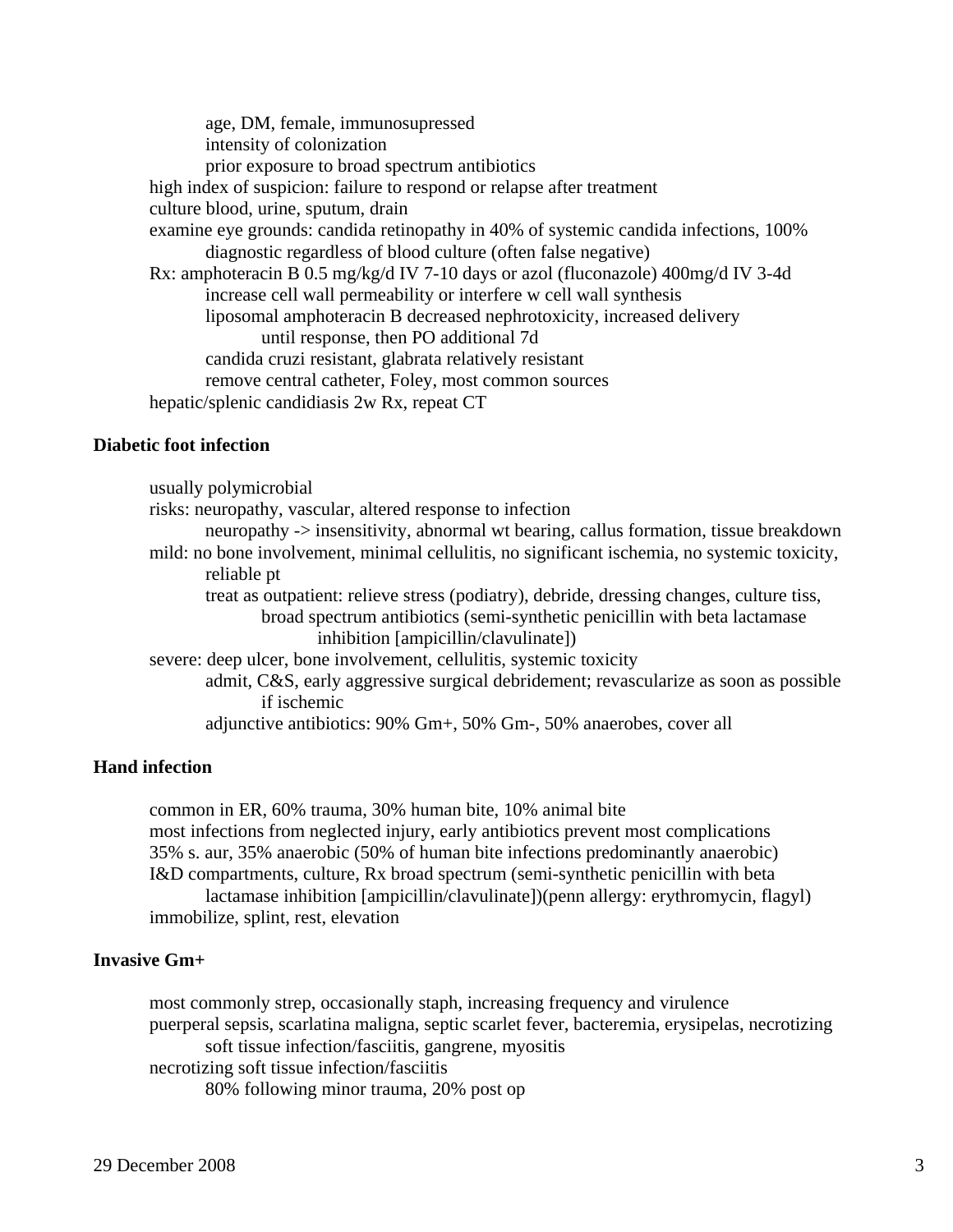initial mild erythema progressing rapidly to swelling, erythema, fever (24h) to systemic toxicity (48h) group A hemolytic strep most common, occasionally staph, enteric including clostridia

 aggressive surgical debridement, initial empiric antibiotic coverage likely orgs, cult 50% mort (more than earlier eras, ?increased virulence, decr specif immune)

# **C. diff diarrhea**

 most common nosocomial infection on surgical units, 13% mort presentation variable: asymptomatic (carrier), mild to severe diarrhea with pseudomembranes, peritonitis, toxic megacolon, perforation, death clinical criteria for Dx:  $3$  or  $>$  loose stools/d  $>$  2d without obvious cause prior antibiotics or antineoplastic agent within 6w, response to oral vancomycin or flagyl (3-5d) lab: stool culture most sensitive (false positives with carriers, not specific), identify toxin A or B, not all test (80%) positive (clinical  $Dx + \text{ cult}$  adequate to confirm Dx even without toxin ID) endoscopy: if culture and toxin negative and high index of suspicion, scope (rigid/flex) -> 60-80% diagnostic: most patients with severe symptoms have pseudomembranes; lack does not R/O, may need full colonoscopy prior exposure confers no immunity, 20% relapse severe rare but need aggressive Rx, 100% mort without surgery

 peritonitis, organ failure, worsening CT, toxic megacolon do total abdominal colectomy/ileostomy (36-50% mort, 2X w less than tot colectomy)

## **Tetanus**

 wound care,, passive immunization with tetanus immune globulin if uncovered if 2 or more immunizations, booster Q 10y, if  $>$  5y since last and serious injury give booster

### **Risks to surgeon**

HIV: 0.1-0.3, no case of surgeon to patient transmission

 post-exposure prophylaxis: if documented exposure start <1-2h 2 drug Rx, 3 for hi risk (hollow core needle/hi inoculum): zidovidine, lamuvodine, indinavir

#### hepatitis:

more serious risk than HIV, shift toward C predominance  $>$  B

- antigen/ab pattern after acute xposure to B: early antigens, then antibodies, decrease over years
- chronic active B different pattern: elevation hepatitis surface B antigen and remains up long periods; antibody to the core antigen remains up; hep E elevated and persists; antibody to E very late in course, highly infectious with reasonable innoculum during this time

 antibody to B surface antigen (not core) indicates appropriate immunization if core antibody also positive, had virus and developed immunity unvaccinated pt. needs immune globulin and to begin immunization